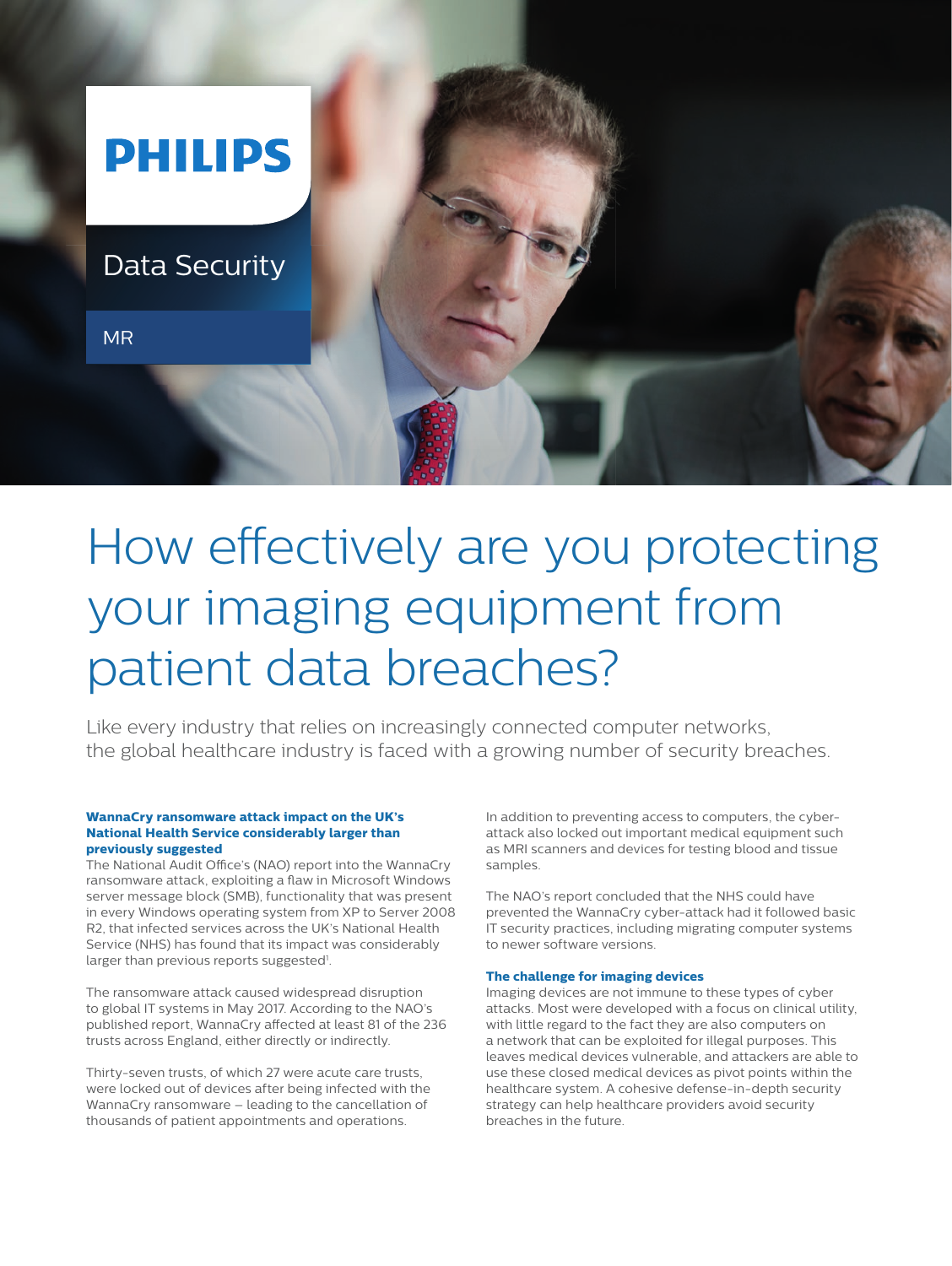# Defense-in-depth security strategy

Defense-in-depth security strategy, the idea that a multi-layered defense is more difficult to penetrate than a single barrier, is the basis for best practices in medical device security. The layers can include security policies, procedures, access controls, technical measures, training, and risk assessments.



Each of these defensive layers plays an important role in helping obstruct hackers, defend against malware, and prevent unauthorized access to imaging systems and devices.

**" Common best practices should always be followed when dealing with software updates and suspicious e-mails containing links and attachments, as the first line of defense against any ransomware or other malware. Continuing education should also be provided frequently to all levels of staff to promote awareness of and compliance with these best practices."**

**source: ECRI Institute: https://www.ecri.org/components/HDJournal/Pages/Ransomware-Attacks-How-to-Protect-Your-Systems.aspx**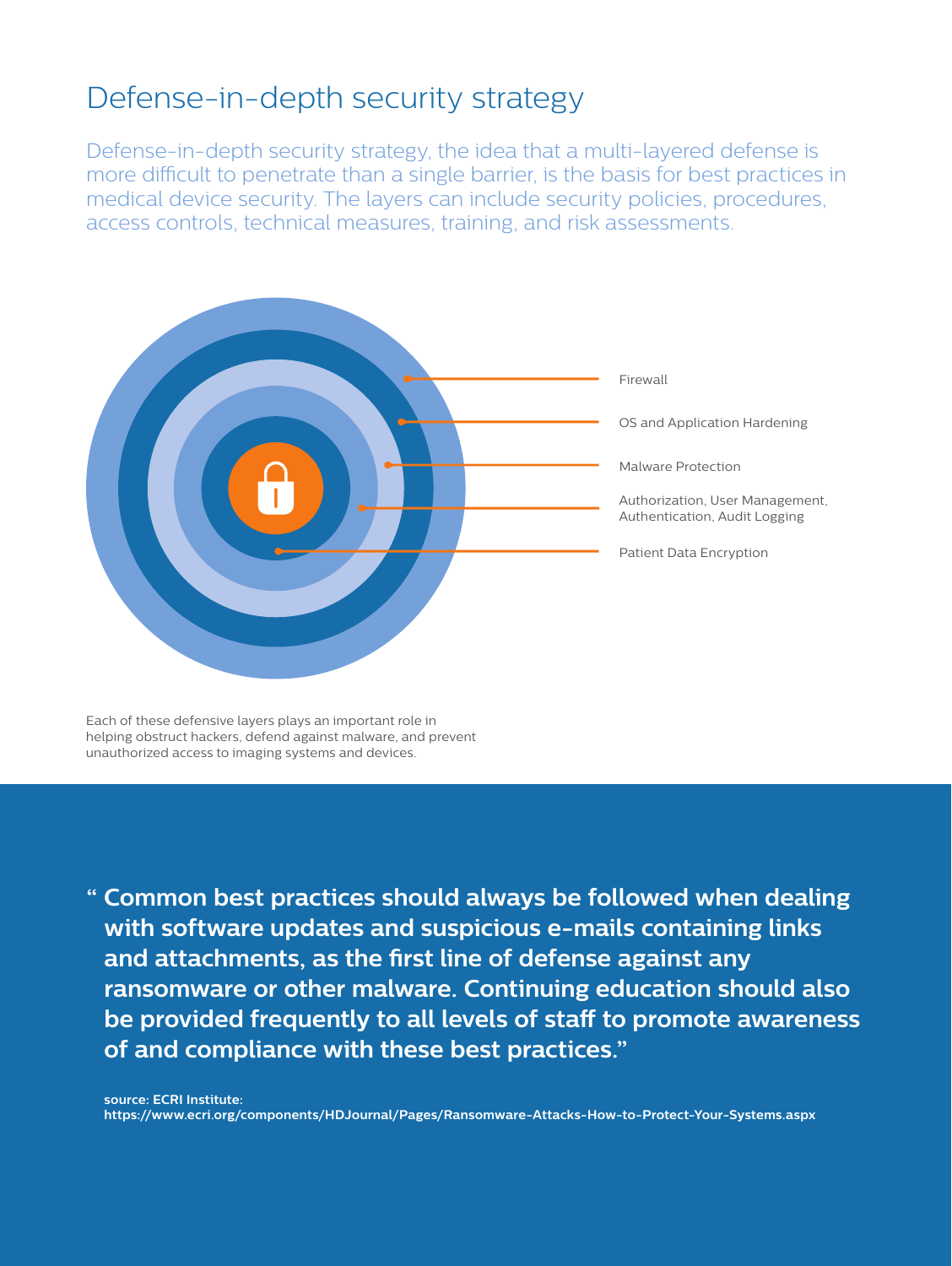#### **Addressing security in Philips Magnetic Resonance (MR) Release 5 imaging systems**

Philips has applied the principle of the defense-in-depth strategy to its MR Release 5 systems, implementing a security strategy that comprises multiple layers:

- **Firewall**
- Operating System (OS) and Application Hardening
- Malware Protection
- Authorization, User Management and Authentication
- Audit Logging
- Patient data encryption

#### **Firewall to protect from network attacks**

Strict firewall policies that block all unnecessary ports help inhibit communication with unauthorized computers, limiting the attack profile that a malicious hacker may try to exploit.

#### **Operating system hardening to limit the attack surface**

Similar in principle to firewalls, operating system hardening involves identifying all unnecessary services and functions that are included within the operating system and disabling those not required by MR Release 5 systems. OS hardening reduces the attack surface by eliminating those services that may become vulnerable over time. Philips MR follows the guidance provided by the Center of Internet Security (CIS) as a baseline for the OS hardening.

#### **Malware protection via whitelisting provides protection against unknown threats**

To mitigate the risk of unknown threats, Philips has implemented policies which allow only trusted code to run on the system. This solution, known as whitelisting, helps protect MR systems from malware.

### **Malware protection via conventional anti-malware provides additional protection against known threats**

To mitigate the risk of infections during service activities, Philips has additionally implemented conventional antimalware which protects your MR systems from malware during service activities. To keep the anti-malware up to date, Philips maintains the anti-malware signatures via an on-line service as part of a Philips MR service agreement.

#### **Authorization to protect your assets**

To help control access to data on your Philips MR Release 5 system, users have access restricted to need:

- **A clinical user** may perform exams and access any previously completed exams stored on the system. The system requires a login before the operator can access the data. When configured, clinical users can install released updates.
- **Hospital Administration**: can perform simple administration tasks, lock/unlock clinical accounts, and create new accounts for clinical users. Administrators can install released updates, but do not have access to patient data.
- **Service Engineers:** can perform system maintenance tasks, perform the initial installation and fault finding activities.

#### **User management to improve access control and audit trail**

With MR Release 5 you have the ability to create multiple clinical user accounts and multiple hospital administrator accounts. With both systems, hospital administrators have the option of specifying password policies in accordance with local information security requirements and policies.

MR Release 5 systems can interface with your LDAP environment to authenticate users and groups using your standard network accounts (i.e., Active Directory). Service Engineers can access the system using 2-factor authentication. Dongles can be activated and/or revoked by **Philips.** 

#### **Audit logging provides data for analysis**

Philips has enhanced MR Release 5 systems' audit logging capabilities. Users can configure the system to send the logs to a local system log (syslog) server for retention, accessibility, and further analysis. To aid forensic analysis, users can ensure consistent time stamps by synchronizing the time on the MR systems with your network time server.